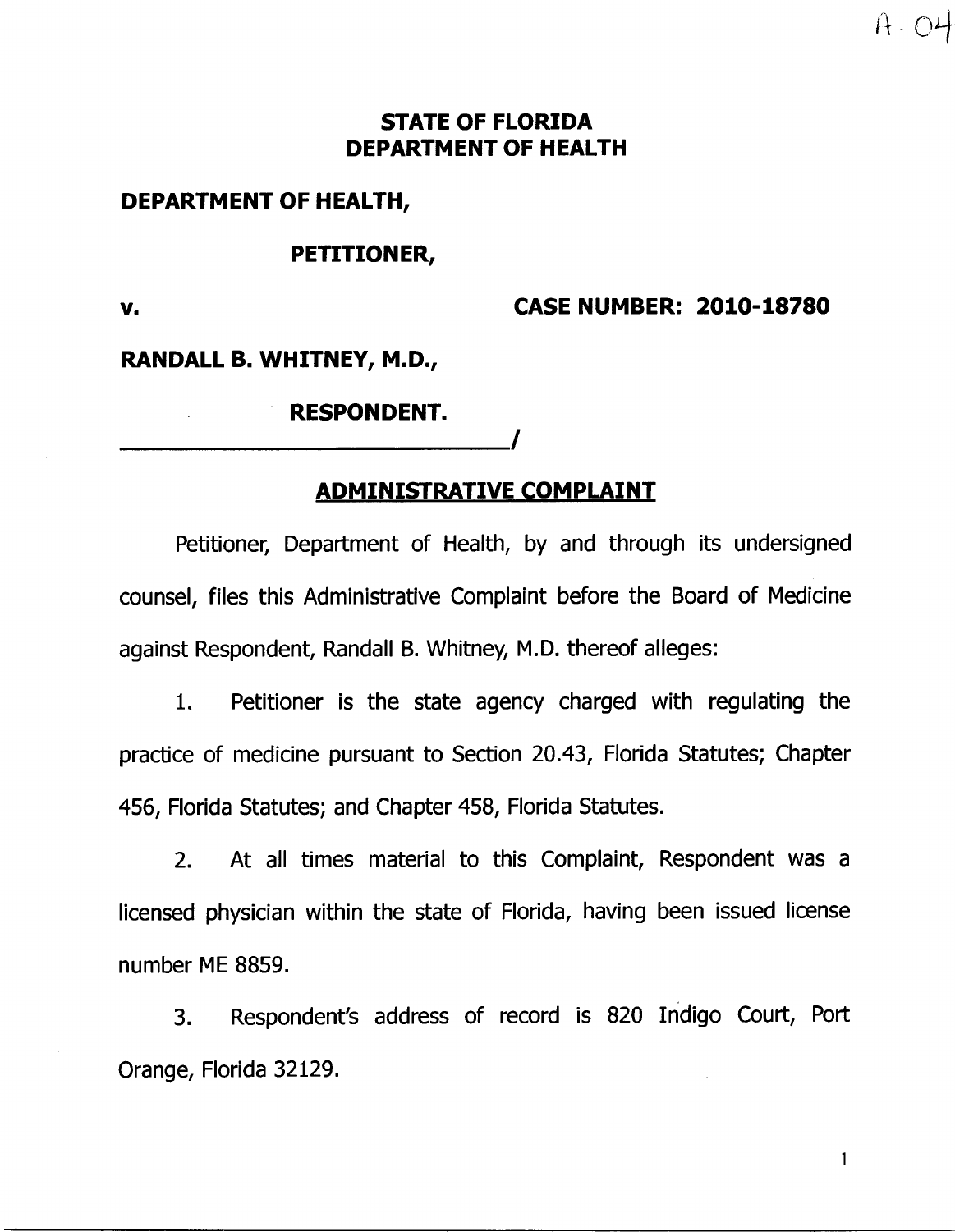**4. On or about March 27, 2011, Respondent was arrested for intentionally striking Patient A.R. during or following an attempt to prepare the patient for a procedure.** 

**5. On or about October 4, 2011, Respondent plead nolo contendere to one count of the crime of misdemeanor battery, a violation of Section 784.03(1)(b), Florida Statues (2011), in the Circuit Court for Orange County, Florida in case number 2010 CF4271000 AOX.** 

**6. Respondent was sentenced to time served of one (1) day, a fine and court costs and fees.** 

**7. Respondent's plea of nolo contendere to misdemeanor battery relates to his practice of medicine or to his ability to practice medicine in that he engaged in the conduct of committing battery upon the patient due to the patient's response to attempts to place an Intravenous line. Respondent was acting in his capacity as a physician and was at the clinic where he performed procedures. Further, the patient was being prepared for a procedure to be performed by Respondent. Without a license to practice medicine, Respondent would not have been in a position to have such intimate contact with the patient.**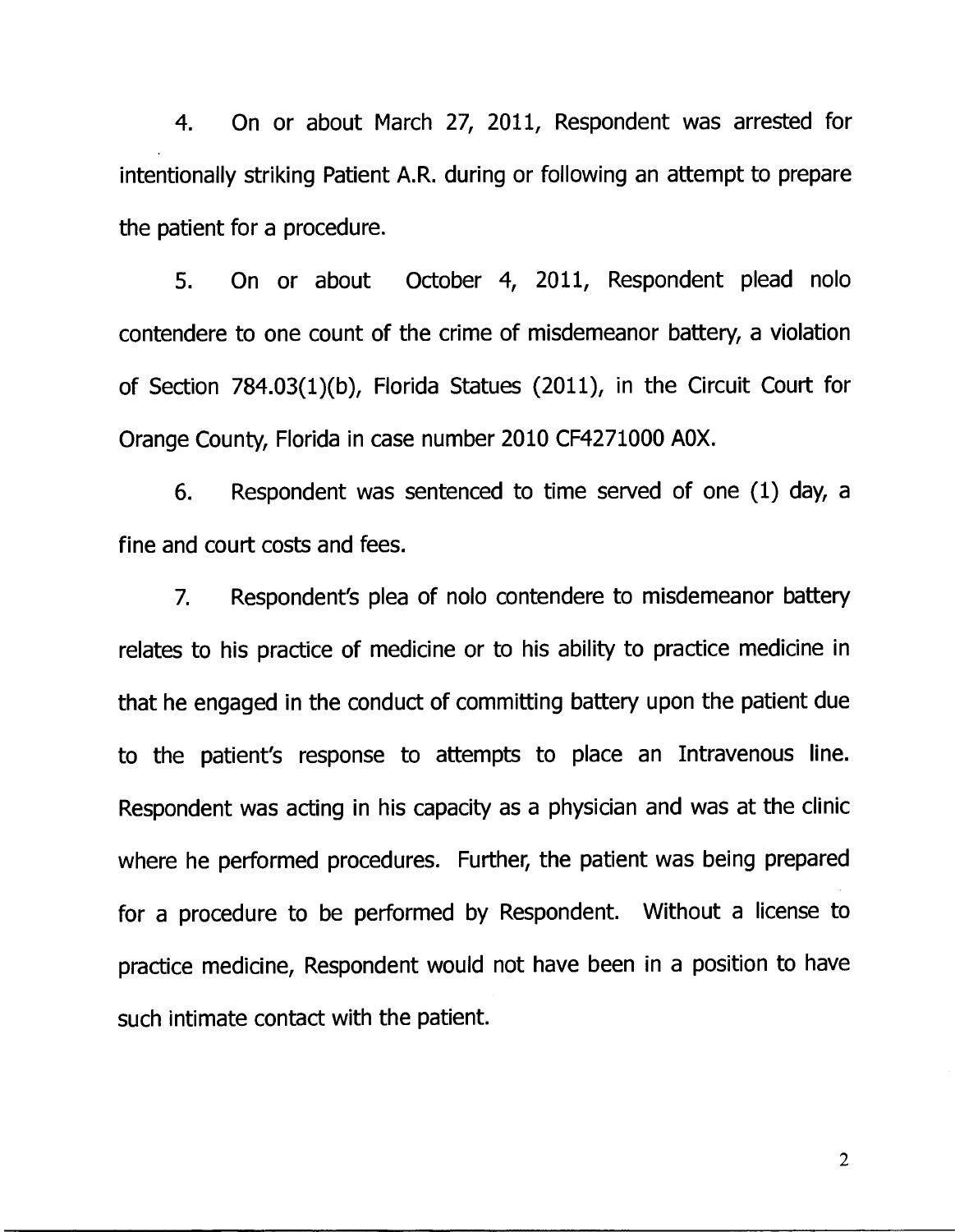**8. The crime of battery to which Respondent pled nolo contendere requires an actual and intentional touch against the will of the other. A physician licensed in the State of Florida is one of a small number of licensed professionals allowed to intimately examine patients. The Legislature has vested a trust and confidence in these licensed professionals by permitting them to do so. Engaging in conduct wherein that trust and confidence is violated presents a danger to the public health, safety, or welfare, and does not correspond to that level of professional conduct expected of one licensed to practice medicine in this state.** 

**9. Respondent has demonstrated, through his plea as set forth above, a flagrant disregard for the duties and responsibilities imposed upon a physician practicing in the State of Florida and for the health and welfare of his patients and for the citizens of this state. Respondent's actions of actually and intentionally touching another against her will, constitutes a breach of the trust and confidence that the public deservedly expects and that the Legislature placed in him by issuing him a license to practice medicine. It directly relates to the ability to practice medicine.** 

**10. Section 456.072(1)(c), Florida Statutes (2011), provides that being convicted or found guilty of, or entering a plea of nolo contendere to,**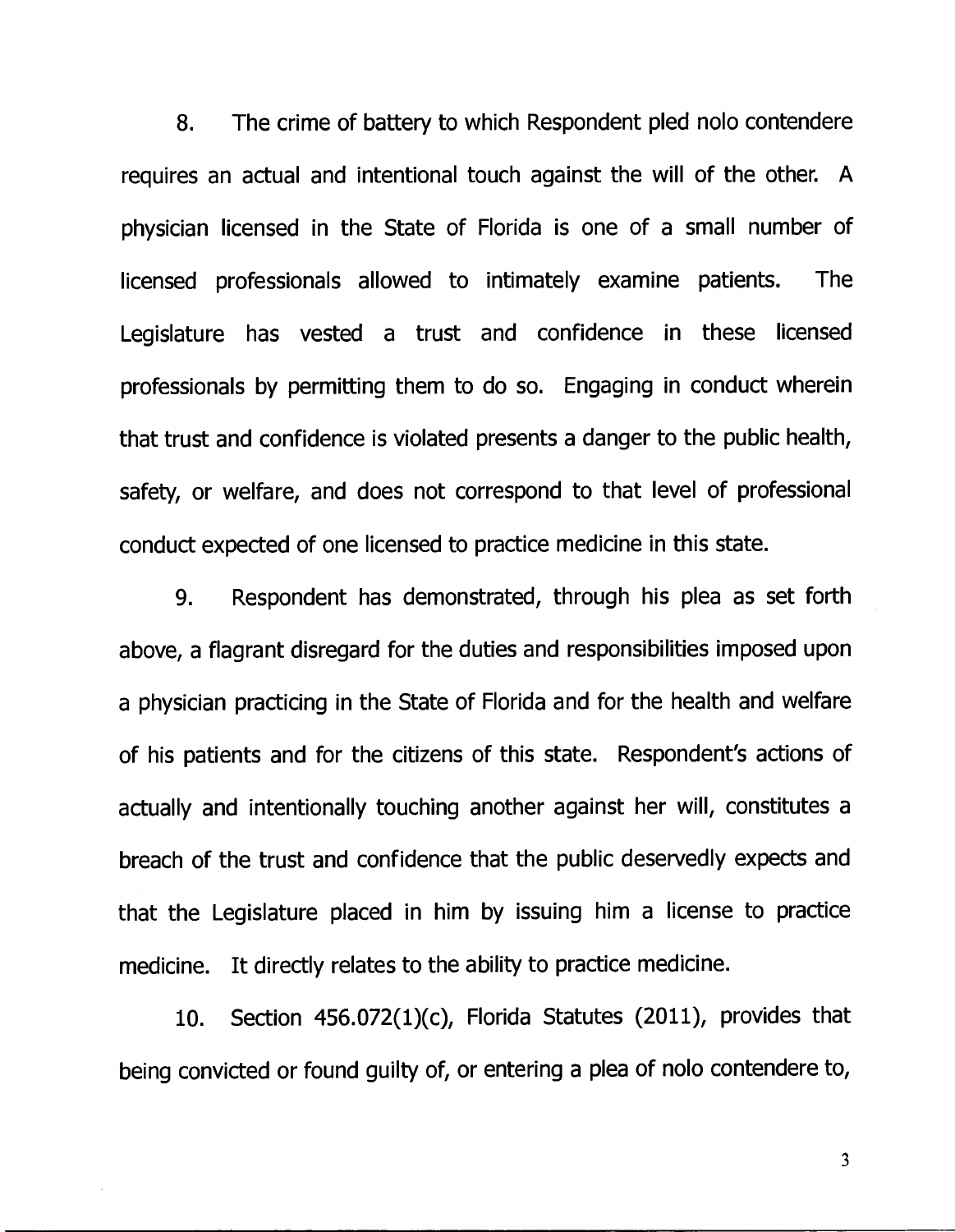**regardless of adjudication, a crime in any jurisdiction which relates to the practice of medicine or to the ability to practice medicine subjects a licensee to discipline by the Board of Medicine.** 

**11. On or about October 4, 2011, Respondent plead nolo contendere to misdemeanor battery in the Circuit Court for Orange County, Florida in case number 2010 CF4271000 AOX, a crime related to the practice of medicine or to the ability to practice medicine.** 

**12. Respondent violated Section 456.072(1)(c), Florida Statutes (2011), by entering a nolo contendere to a crime related to the practice of medicine or his ability to practice medicine.** 

**WHEREFORE, the Petitioner respectfully requests that the Board of Medicine enter an order imposing one or more of the following penalties: permanent revocation or suspension of Respondent's license, restriction of practice, imposition of an administrative fine, issuance of a reprimand, placement of the Respondent on probation, corrective action, refund of fees billed or collected, remedial education and/or any other relief that the Board deems appropriate.**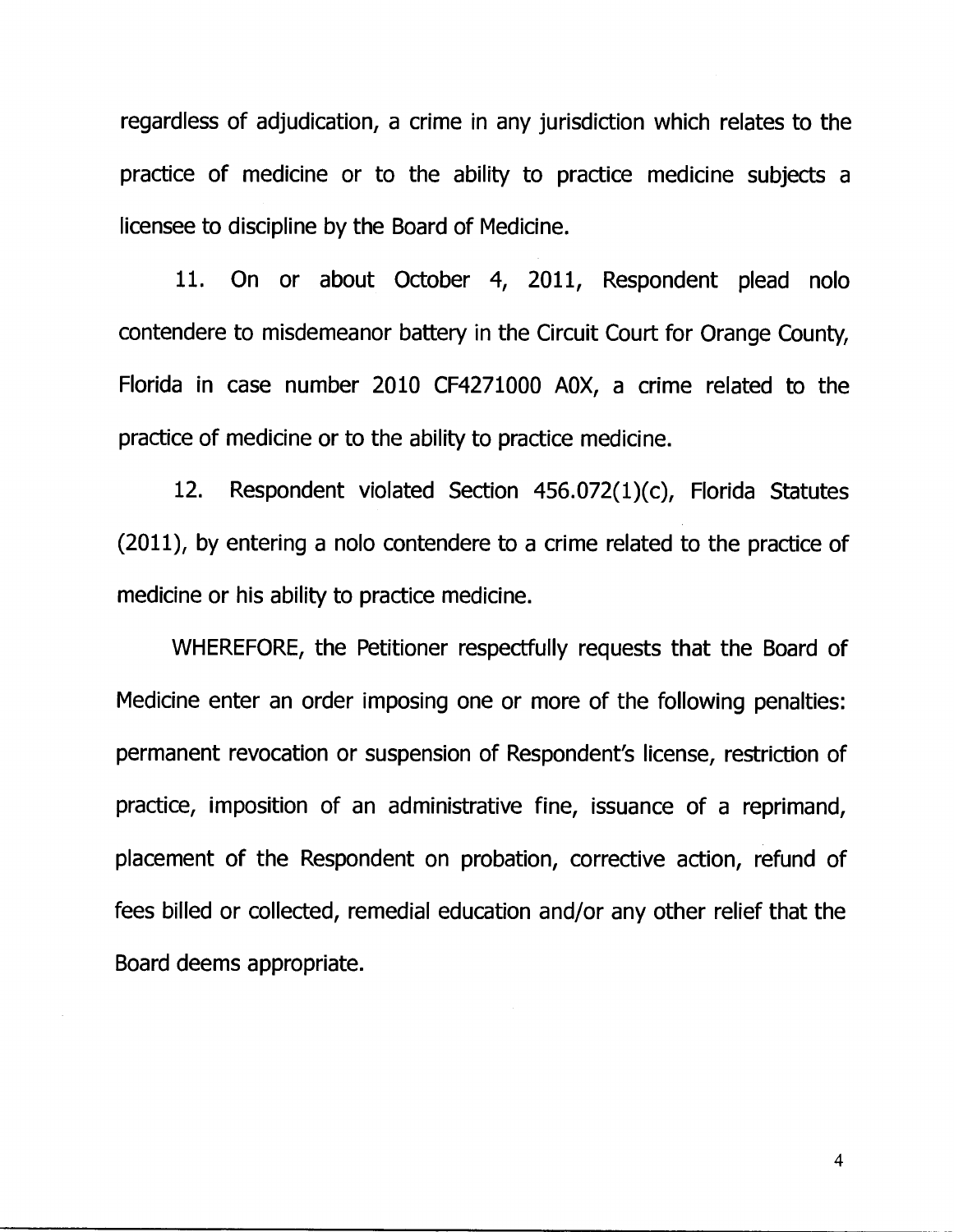SIGNED this  $\sqrt{7}^{\prime\prime}$  day of  $\sqrt{4\sqrt{4\pi}}$  2012.

John H. Armstrong, MD State Surgeon General and Secretary of Health

Yolonda Y. Green Assistant General Counsel DOH, Prosecution Services Unit 4052 Bald Cypress Way, Bin C-65 Tallahassee, Florida 32399-3265 Florida Bar No. 738115 Telephone: (850) 245-4640 Telephone Facsimile: (850) 245-4681 Facsimile yolonda\_green@doh.state.fl.us

**FILED DEPARTMENT OF HEALTH DEPUTY CLERK CLERK Apgpl Sanders**  DATE **14 WI** 2 0 2012

> PCP Date: August 17, 2012 PCP Members: Dr. Lage, Dr. Avila, Mr. Mullins

## **DOH v. Randall B. Whitney, M.D., Case No. 2010-18780**